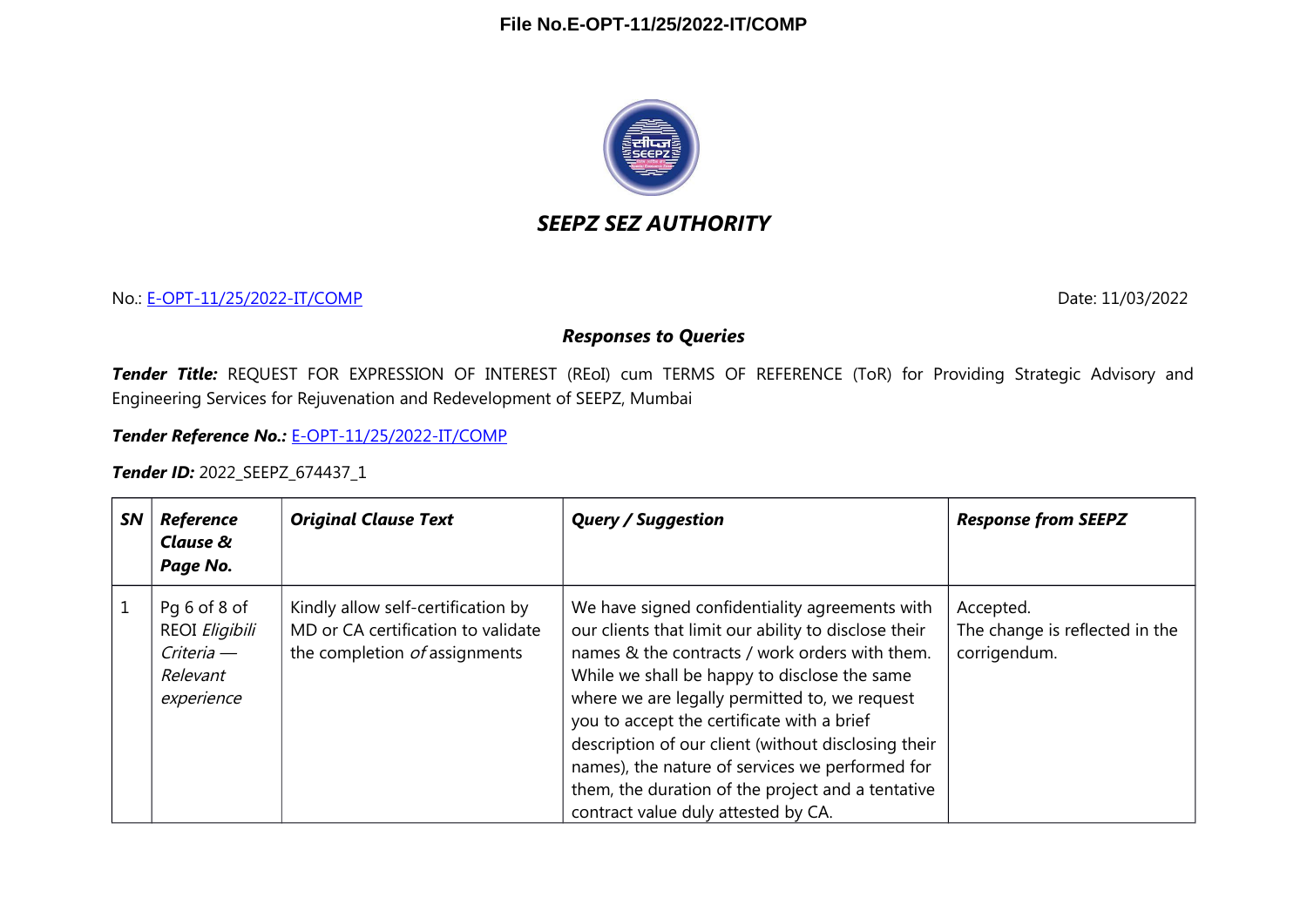| $\overline{2}$ | Pg 6 of 8 of<br>REOI Eligibili<br>Criteria -<br>Relevant<br>experience        | We request that for eligibility,<br>kindly allow the bidders to have<br>qualifications in the following<br>fields: At least 2 projects<br>comprising business process<br>reengineering and project<br>management for government SEZs<br>/ EPZs / industrial clusters; and At<br>least 1 project of providing<br>transaction advisory services for<br>development of commercial<br>spaces in PPP mode | This will enable wider set of bidders to<br>participate in the Eol. The requirement related to<br>"engineering services consultancy for large (>30<br>Acre industrial premises) comprising the<br>elements of structural engineering, utilities<br>planning and energy optimization" may be<br>requested in the RfP stage | The scope of work pertaining<br>to engineering services is<br>modified. Accordingly, the<br>experience requirement is also<br>modified.<br>The scope change is reflected<br>in the revised draft ToR.<br>The revised experience<br>requirement may be seen in<br>the corrigendum.                     |
|----------------|-------------------------------------------------------------------------------|------------------------------------------------------------------------------------------------------------------------------------------------------------------------------------------------------------------------------------------------------------------------------------------------------------------------------------------------------------------------------------------------------|---------------------------------------------------------------------------------------------------------------------------------------------------------------------------------------------------------------------------------------------------------------------------------------------------------------------------|-------------------------------------------------------------------------------------------------------------------------------------------------------------------------------------------------------------------------------------------------------------------------------------------------------|
| 3              | Pq 5 of 8 of<br><b>TOR</b>                                                    | Kindly allow the Eol submission till<br>28 <sup>th</sup> March 2022                                                                                                                                                                                                                                                                                                                                  | To allow bidders sufficient time to firm up the<br>consortium and create strong Eol response                                                                                                                                                                                                                              | Accepted.<br>The change is reflected in the<br>corrigendum.                                                                                                                                                                                                                                           |
| $\overline{4}$ | Pq 6 of 8 of<br><b>TOR</b><br>Requirement<br>of Key Experts<br>- Legal Expert | Kindly remove the requirement of<br>a legal expert                                                                                                                                                                                                                                                                                                                                                   | Management consultancy firms do not provide<br>legal advisory services typically. Moreover, the<br>scope of work does not include providing any<br>explicit legal services to SEEPZ.                                                                                                                                      | Consultants are requested to<br>submit their feedback and<br>suggestions on the draft ToR<br>along with their EoI through<br>the e-procurement portal.<br>These suggestions will be<br>considered positively while<br>finalising the ToR before<br>issuing the RFP to the<br>shortlisted consultants. |
| 5              | Pq 6 of 8 of<br><b>TOR</b><br>Requirement                                     | In line with other similar RfPs and<br>empanelment of consultants by<br>Ministry of Commerce, we request                                                                                                                                                                                                                                                                                             | Several similar RfPs like techno-economic<br>feasibility of furniture hub by SIPCOT, JNPT and<br>Paradip planning and commercialization, etc.                                                                                                                                                                             | Consultants are requested to<br>submit their feedback and<br>suggestions on the draft ToR                                                                                                                                                                                                             |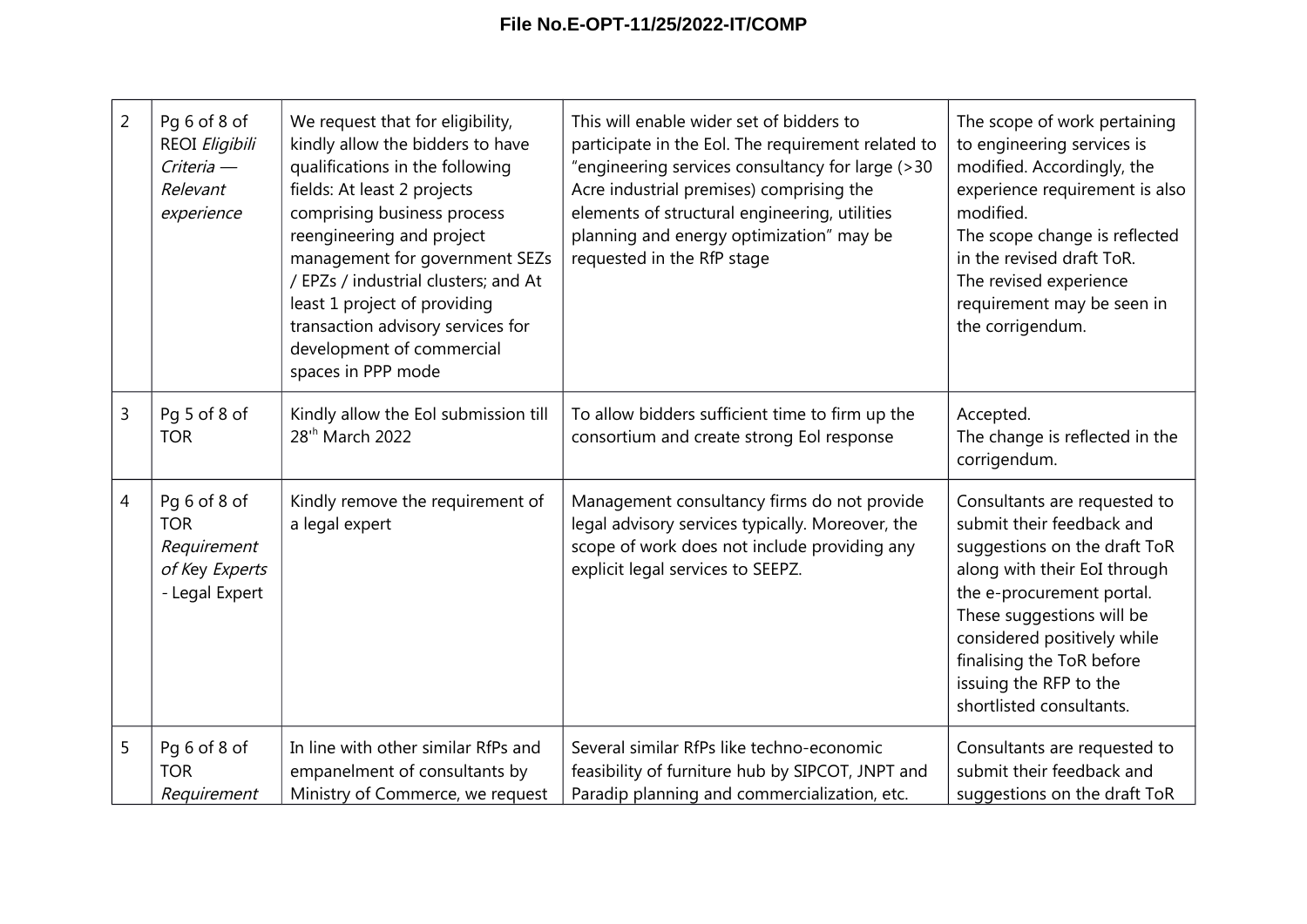|                | of Key Experts                                                                     | that number of experts for<br>evaluation to be limited to 6.<br>Other non- critical experts, may be<br>mentioned in the RfP, but not<br>evaluated | required 4-6 relevant experts. This also allows for<br>focused evaluation of essential experts by the<br>evaluation committee during technical<br>presentation.                                                                                 | along with their EoI through<br>the e-procurement portal.<br>These suggestions will be<br>considered positively while<br>finalising the ToR before<br>issuing the RFP to the<br>shortlisted consultants.                                                                                              |
|----------------|------------------------------------------------------------------------------------|---------------------------------------------------------------------------------------------------------------------------------------------------|-------------------------------------------------------------------------------------------------------------------------------------------------------------------------------------------------------------------------------------------------|-------------------------------------------------------------------------------------------------------------------------------------------------------------------------------------------------------------------------------------------------------------------------------------------------------|
| 6              | Pq 6 of8 of<br><b>TOR</b><br>Requirement<br>of deg Experts                         | Kindly limit the field-based input<br>for team leader and other experts<br>to 25%                                                                 | While a team of consultants \s available 100%<br>on-ground, the on-ground presence of key<br>experts is generally limited to 20-25%. Several<br>benchmarks are available like Min. of Commerce<br>& Industries empanelment of consultancy firms | Consultants are requested to<br>submit their feedback and<br>suggestions on the draft ToR<br>along with their EoI through<br>the e-procurement portal.<br>These suggestions will be<br>considered positively while<br>finalising the ToR before<br>issuing the RFP to the<br>shortlisted consultants. |
| $\overline{7}$ | Pg 6 of 8 of<br>TOR key<br><b>Deliverables</b><br>and Payment<br><b>Milestones</b> | Kindly align the deliverables and<br>payment schedule with the TOR:                                                                               | This will ensure payment milestones in line with<br>the TOR and schedule of activities                                                                                                                                                          | Consultants are requested to<br>submit their feedback and<br>suggestions on the draft ToR<br>along with their EoI through<br>the e-procurement portal.<br>These suggestions will be<br>considered positively while<br>finalising the ToR before<br>issuing the RFP to the<br>shortlisted consultants. |
| 8              | General                                                                            | 1.<br>Merge Del $#3$ and $#5$ (as                                                                                                                 | "The total aggregate liability of Consultant,                                                                                                                                                                                                   | Consultants are requested to                                                                                                                                                                                                                                                                          |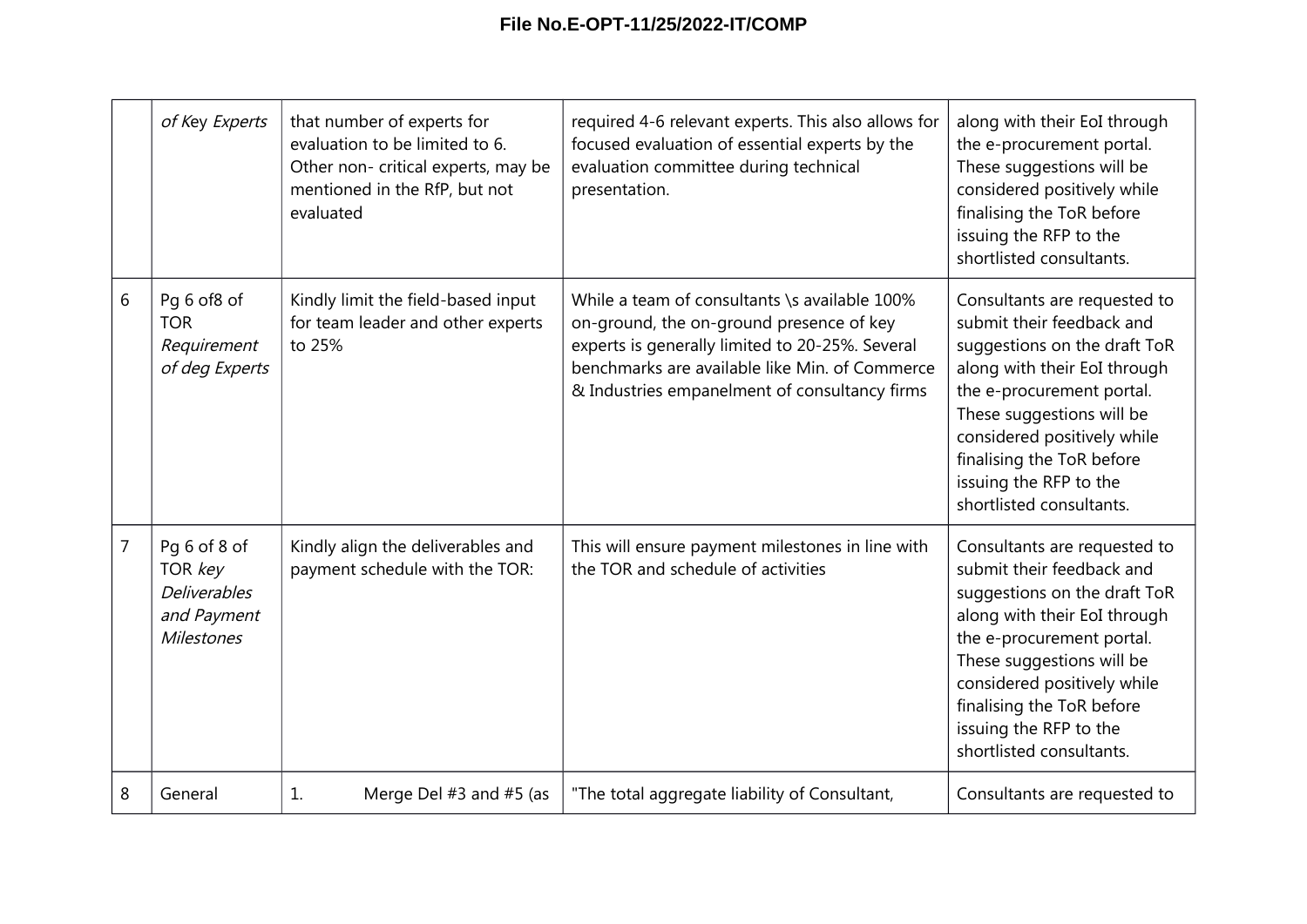|   |               | both involve basel\ning of existing<br>MIS/ contracts) with 5% payment.<br>Break down Del #6<br>2.<br>(Masterplan) into concept/<br>architectural plan and economic<br>masterplan, with 5% payment each<br>Breakdown Del #8 into more<br>$\overline{3}$ .<br>concrete deliverables like<br>10% for draft concession<br>a.<br>agreement<br>10% for successful onboarding of<br>the co-developer (agreement<br>signing)                                                 | whether in contract, tort (including negligence)<br>or otherwise, under or in connection with this<br>agreement, shall in no circumstances exceed a<br>sum equal to the fees paid or payable by the<br>Client under this agreement." In no event will<br>Consultant be liable for any consequential,<br>incidental, indirect, punitive or special losses or<br>damages (including loss of profits, data,<br>anticipated savings, business or goodwill),<br>regardless of whether such liability is based on<br>breach of contract, tort, strict liability, breach of<br>warranties, failure of essential purpose or<br>otherwise. | submit their feedback and<br>suggestions on the draft ToR<br>along with their EoI through<br>the e-procurement portal.<br>These suggestions will be<br>considered positively while<br>finalising the ToR before<br>issuing the RFP to the<br>shortlisted consultants |
|---|---------------|-----------------------------------------------------------------------------------------------------------------------------------------------------------------------------------------------------------------------------------------------------------------------------------------------------------------------------------------------------------------------------------------------------------------------------------------------------------------------|-----------------------------------------------------------------------------------------------------------------------------------------------------------------------------------------------------------------------------------------------------------------------------------------------------------------------------------------------------------------------------------------------------------------------------------------------------------------------------------------------------------------------------------------------------------------------------------------------------------------------------------|----------------------------------------------------------------------------------------------------------------------------------------------------------------------------------------------------------------------------------------------------------------------|
| 9 | Scope of work | In the current scope of work, XYZ<br>is unable to continue to be part of<br>the contract beyond 18-24<br>months, in which we neither have<br>a role or<br>expertise to provide. Hence, they<br>have requested that " They will be<br>able to bid for the project if:<br>a. The scope is limited to<br>providing Strategic Advisory<br>services as mentioned in the<br>earlier<br>bid document dated 25/11/2021<br><b>OR</b><br><b>b.</b> If the scope remains that of | XYZ is keen to submit expression of interest<br>provided<br>the scope of work, primarily remains that of<br>providing strategic advisory services to SEEPZ,<br>and<br>the engineering consultancy services is limited<br>to providing only block cost estimates for the<br>infrastructure upgrade work required and bid<br>process management for the same. This shall not<br>include any PMC or design supervision services.                                                                                                                                                                                                     | Scope pertaining to project<br>management post<br>engagement of the co-<br>developer is removed. The<br>change is reflected in the<br>revised draft ToR.                                                                                                             |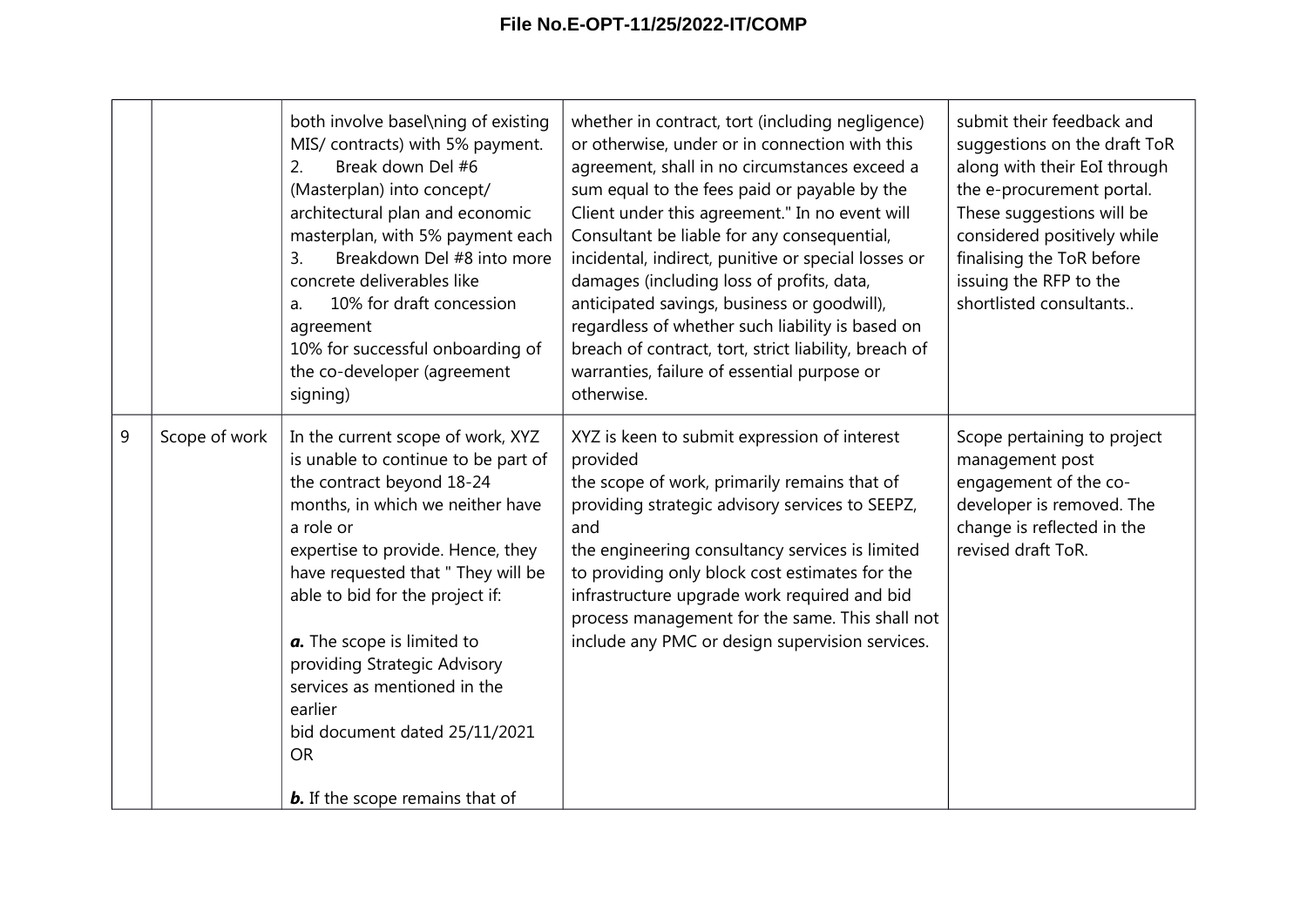|    |               | providing strategic advisory<br>services to SEEPZ, and the<br>engineering consultancy services is<br>limited to providing only block<br>cost estimates for the<br>infrastructure upgrade work<br>required and bid process<br>management for the same. This<br>shall not include any PMC or<br>design supervision services.                                                                                                                                                                                                                                                                                                                                          |                                                                                                                                                          |
|----|---------------|---------------------------------------------------------------------------------------------------------------------------------------------------------------------------------------------------------------------------------------------------------------------------------------------------------------------------------------------------------------------------------------------------------------------------------------------------------------------------------------------------------------------------------------------------------------------------------------------------------------------------------------------------------------------|----------------------------------------------------------------------------------------------------------------------------------------------------------|
| 10 | Scope of work | Project Management Services can<br>be separately provided and kept<br>out of the current scope. We<br>envisage that, appointment of<br>PMC will not impact project<br>timelines as that can be separately<br>procured along with the<br>appointment of the contractor and<br>the role of the same will be co-<br>terminus<br>to that of the<br>contractor/developer. Further the<br>current scope of work is limited to<br>24 months, and<br>construction/ development work<br>will continue beyond this time.<br>Also the scope and timelines of<br>the PMC will be known after the<br>finalization of DPR. At this stage, it<br>is very difficult to estimate the | Scope pertaining to project<br>management post<br>engagement of the co-<br>developer is removed. The<br>change is reflected in the<br>revised draft ToR. |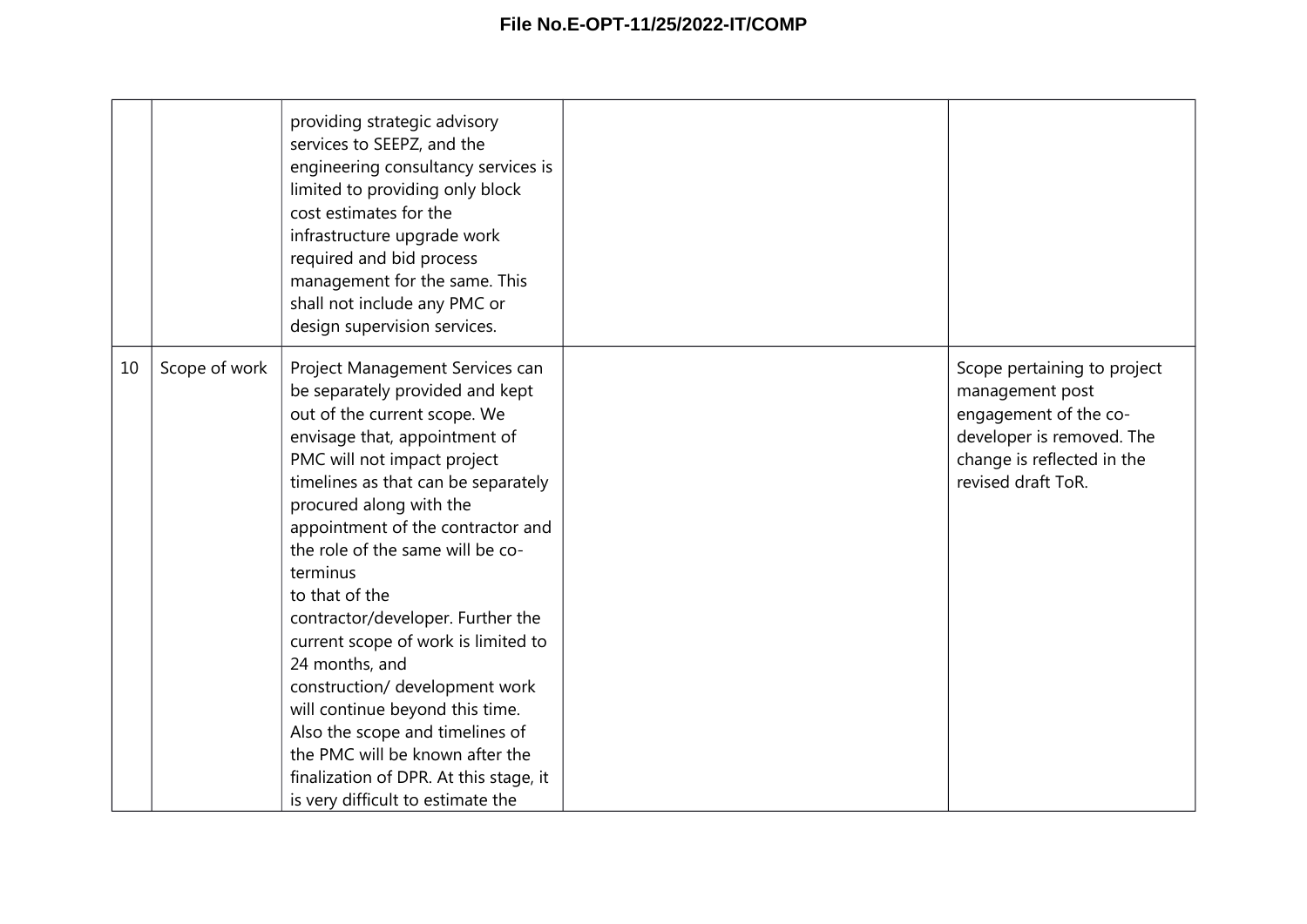|    |                                  | time and efforts to provide a<br>reasonable fee quote.                                                                                                                                                                         |                                                                                                                                                                                                                                                                              |                                                                                                                                                                                                                                                                                                       |
|----|----------------------------------|--------------------------------------------------------------------------------------------------------------------------------------------------------------------------------------------------------------------------------|------------------------------------------------------------------------------------------------------------------------------------------------------------------------------------------------------------------------------------------------------------------------------|-------------------------------------------------------------------------------------------------------------------------------------------------------------------------------------------------------------------------------------------------------------------------------------------------------|
| 11 | Pg. 1<br><b>Key Dates</b>        | Submission deadline                                                                                                                                                                                                            | Requested that the submission deadline be<br>modified to 28th<br>March 2022 or 10 working days from the<br>response to the<br>queries                                                                                                                                        | Accepted.<br>The change is reflected in the<br>corrigendum.                                                                                                                                                                                                                                           |
| 12 | Pg. 3<br>Eligibility<br>Criteria | At least 2 projects providing<br>engineering services consultancy<br>for<br>large (>30 Acre industrial<br>premises)<br>comprising the elements of<br>structural<br>engineering, utilities planning and<br>energy optimization. | We request that the same be modified to:<br>'At-least 2 projects comprising of business<br>process reengineering /<br>engineering design and Construction Support;<br><b>Project Management</b><br>for Government Sez/ EPS/ industrial Cluster /<br><b>Industrial Parks'</b> | The scope of work pertaining<br>to engineering services is<br>modified. Accordingly, the<br>experience requirement is also<br>modified.<br>The scope change is reflected<br>in the revised draft ToR.<br>The revised experience<br>requirement may be seen in<br>the corrigendum.                     |
| 13 | <b>TOR</b>                       | Team                                                                                                                                                                                                                           | Clarification request:<br>We request clarity if we can request revisions in<br>the following at the time of<br>the RFP process:<br>- Scope of work<br>- Team mentioned for the execution of the<br>project<br>- Payment terms                                                | Consultants are requested to<br>submit their feedback and<br>suggestions on the draft ToR<br>along with their EoI through<br>the e-procurement portal.<br>These suggestions will be<br>considered positively while<br>finalising the ToR before<br>issuing the RFP to the<br>shortlisted consultants. |
| 14 | Pg. 3                            | Must have a turnover of at least                                                                                                                                                                                               | Requested that the same be modified to:                                                                                                                                                                                                                                      | No change in the original                                                                                                                                                                                                                                                                             |